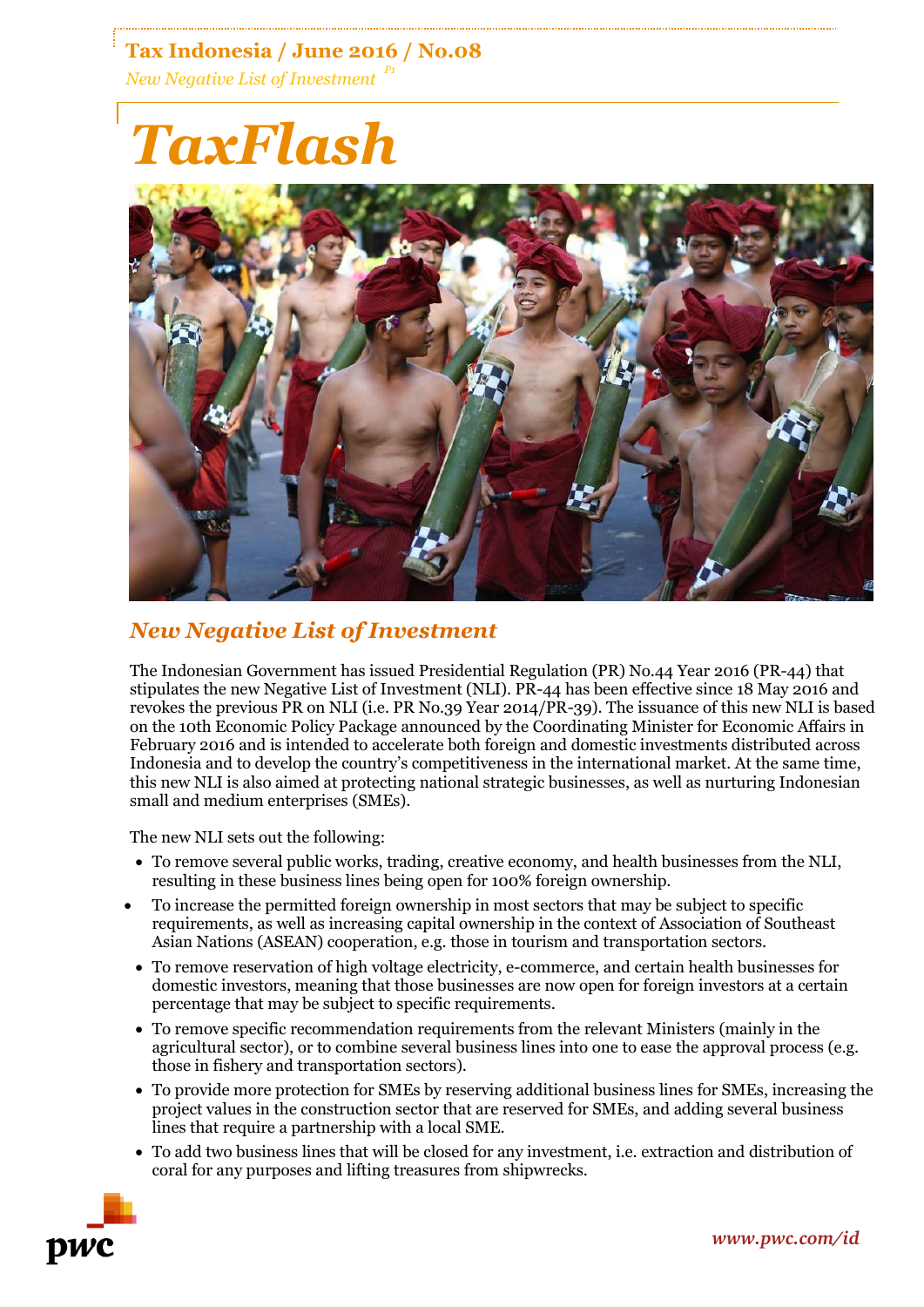#### *Conditions that annul requirements for business lines open for investment*

PR-44 stipulates that business lines open with specific requirements will be completely open for investment if they meet the following conditions:

- the investment is made indirectly or through a portfolio the transactions of which are conducted in the domestic capital market; or
- the investment is conducted in Special Economic Zones, except for those businesses reserved for SMEs.

# *Changes in capital ownership*

PR-44 also sets out the limit of capital ownership by a foreign investor in the event of a merger, acquisition or consolidation. Moreover, PR-44 also sets provisions for the actions that may be conducted by a foreign investor when its capital ownership exceeds the maximum limits due to capital increase for the purpose of business expansion.

# *Grandfathering clause*

The implementation of investments on business lines regulated in PR-44 is not applicable for investments which have been approved prior to the issue of PR-44, unless that provision is more beneficial for the investment.

#### *Summary of changes*

Below are the changes in the NLI that are relevant to foreign direct investment into Indonesia.

# **A. Energy and Mineral Resources**

| No.            | <b>Lines of Business</b>                                                                  | <b>PR-39</b>                                                                                                                                                                   | <b>PR-44</b>                               |
|----------------|-------------------------------------------------------------------------------------------|--------------------------------------------------------------------------------------------------------------------------------------------------------------------------------|--------------------------------------------|
| $\mathbf{1}$   | Geothermal power plants with<br>capacity $\leq 10$ MW                                     | • Power plants $\leq 1$ MW are only<br>permitted to have 100%<br>domestic ownership<br>• Small scale power plants (1-10)<br>MW) are permitted to have 49%<br>foreign ownership | Permitted to have 67% foreign<br>ownership |
| $\overline{2}$ | Production of pellet fuels                                                                | Partnership with SMEs                                                                                                                                                          | Open to have 100% foreign<br>ownership     |
| 3              | High and middle voltage<br>electricity installation                                       | Closed for foreign ownership<br>(100% domestic ownership)                                                                                                                      | Permitted to have 49% foreign<br>ownership |
| 4              | Examining and testing electricity<br>supply installations                                 | Closed for foreign ownership<br>(100% domestic ownership)                                                                                                                      | Permitted to have 49% foreign<br>ownership |
| 5              | Examining and testing high/extra<br>high voltage electricity utilization<br>installations | Closed for foreign ownership<br>(100% domestic ownership)                                                                                                                      | Permitted to have 49% foreign<br>ownership |

#### **B. Industry**

| No.          | <b>Lines of Business</b> | <b>PR-39</b>                                                 | <b>PR-44</b>                                                                               |
|--------------|--------------------------|--------------------------------------------------------------|--------------------------------------------------------------------------------------------|
|              | Granulated sugar         | Reserved for SMEs                                            | Open to have 100% foreign<br>ownership subject to partnership<br>with SMEs                 |
| $\mathbf{2}$ | Crumb rubber             | Closed for foreign ownership<br>$(100\%$ domestic ownership) | Open to have 100% foreign<br>ownership subject to license from<br>the Minister of Industry |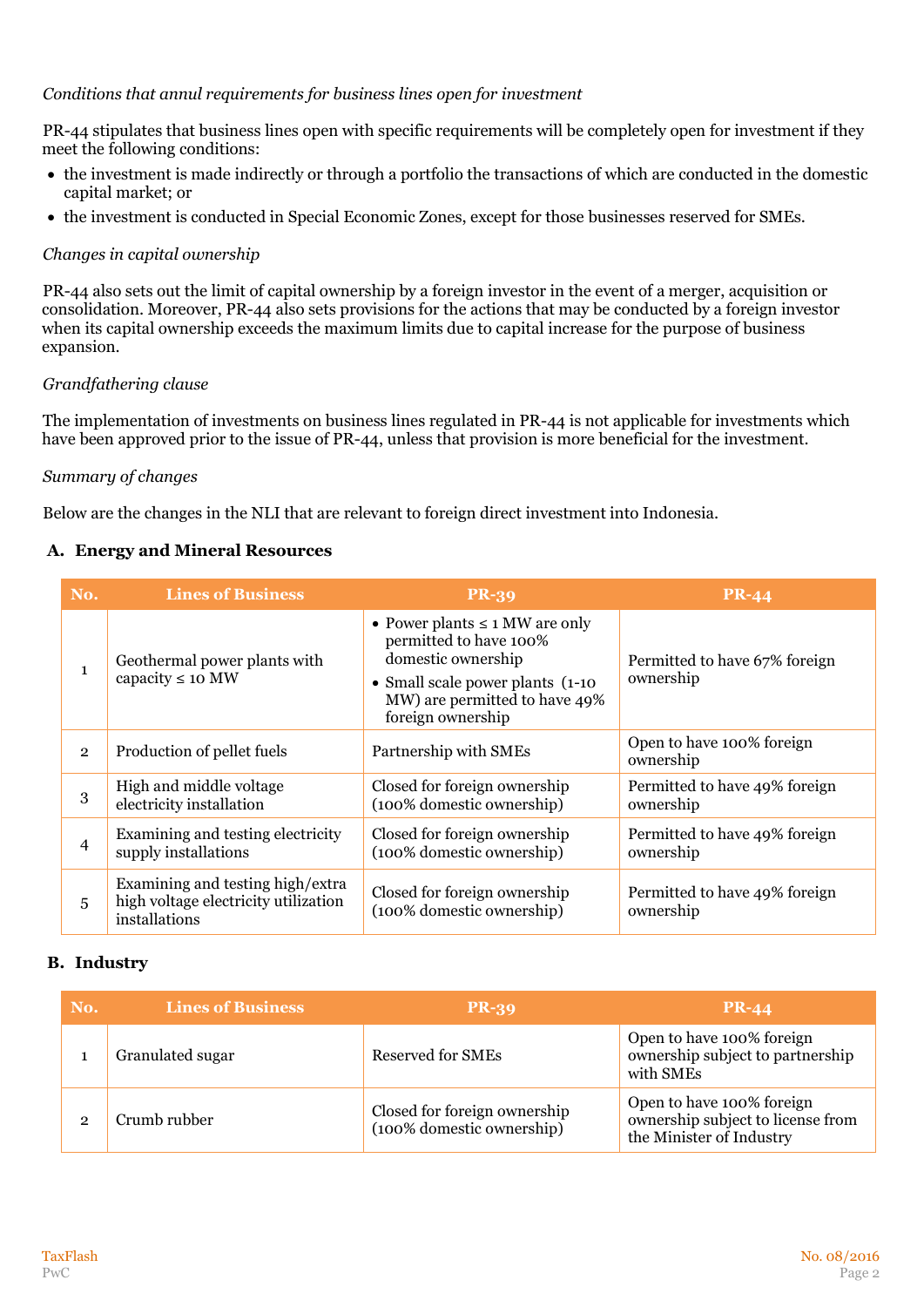# **C. Public Works**

| No.            | <b>Lines of Business</b>                                                               | <b>PR-39</b>                               | <b>PR-44</b>                                                                                                    |
|----------------|----------------------------------------------------------------------------------------|--------------------------------------------|-----------------------------------------------------------------------------------------------------------------|
| 1              | Toll roads                                                                             | Permitted to have 95% foreign<br>ownership | Open to have 100% foreign<br>ownership                                                                          |
| $\mathbf{2}$   | Non-hazardous waste<br>management                                                      | Permitted to have 95% foreign<br>ownership | Open to have 100% foreign<br>ownership                                                                          |
| 3              | Construction performance services<br>with project values over IDR 50<br><b>billion</b> | Permitted to have 67% foreign<br>ownership | Permitted to have 67% foreign<br>ownership or 70% ownership for<br>investors from ASEAN member<br><b>States</b> |
| $\overline{4}$ | Construction consultancy services<br>with project values over IDR 10<br><b>billion</b> | Permitted to have 55% foreign<br>ownership | Permitted to have 67% foreign<br>ownership or 70% ownership for<br>investors from ASEAN member<br><b>States</b> |

# **D. Trade**

| No.            | <b>Lines of Business</b>                          | <b>PR-39</b>                                                                                                                                                   | <b>PR-44</b>                                                                                                               |
|----------------|---------------------------------------------------|----------------------------------------------------------------------------------------------------------------------------------------------------------------|----------------------------------------------------------------------------------------------------------------------------|
| $\mathbf{1}$   | Direct selling                                    | Permitted to have 95% foreign<br>ownership                                                                                                                     | Open to have 100% foreign<br>ownership                                                                                     |
| $\overline{2}$ | Department Store with area size<br>400 - 2,000 m2 | Closed for foreign ownership<br>(100% domestic ownership)                                                                                                      | Permitted to have 67% foreign<br>ownership if integrated to a mall<br>and subject to license from the<br>Minister of Trade |
| 3              | Retailer via post and internet                    | Closed for foreign ownership<br>(100% domestic ownership)                                                                                                      | Open to have 100% foreign<br>ownership subject to partnership<br>with SMEs                                                 |
| $\overline{4}$ | Distributor affiliated with<br>production         | Permitted to have 33% foreign<br>ownership                                                                                                                     | Open to have 100% foreign<br>ownership                                                                                     |
| 5              | Distributor not affiliated with<br>production     | Permitted to have 33% foreign<br>ownership                                                                                                                     | Permitted to have 67% foreign<br>ownership                                                                                 |
| 6              | Warehouses                                        | Permitted to have 33% foreign<br>ownership                                                                                                                     | Permitted to have 67% foreign<br>ownership                                                                                 |
| 7              | Cold storage                                      | Permitted to have foreign<br>ownership of (a) 33% if in<br>Sumatra, Java and Bali or (b) 67%<br>if in Kalimantan, Sulawesi, Nusa<br>Tenggara, Maluku and Papua | Open to have 100% foreign<br>ownership                                                                                     |
| 8              | Survey/poll activities                            | 100% domestic ownership or<br>permitted to have 51% ownership<br>for investors from ASEAN member<br><b>States</b>                                              | 100% domestic ownership or<br>permitted to have 70% ownership<br>for investors from ASEAN member<br><b>States</b>          |
| 9              | <b>Futures broker</b>                             | Permitted to have 95% foreign<br>ownership                                                                                                                     | Open to have 100% foreign<br>ownership                                                                                     |

# **E. Tourism and Creative Economy**

| No. | <b>Lines of Business</b> | <b>PR-39</b>                               | $PR-44$                                                                                                         |
|-----|--------------------------|--------------------------------------------|-----------------------------------------------------------------------------------------------------------------|
|     | Private museums          | Permitted to have 51% foreign<br>ownership | Permitted to have 67% foreign<br>ownership or 70% ownership for<br>investors from ASEAN member<br><b>States</b> |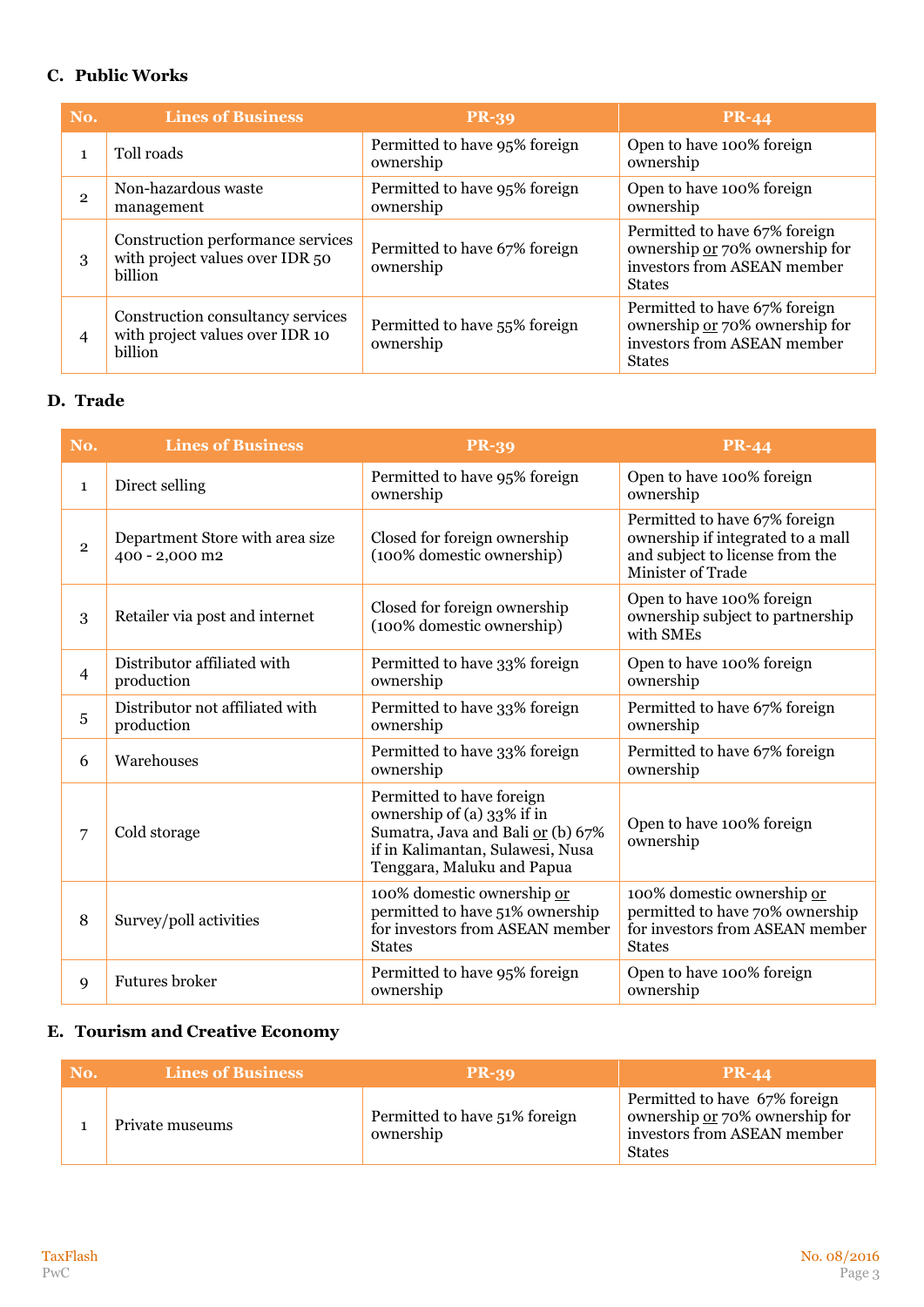| No.            | <b>Lines of Business</b>                        | <b>PR-39</b>                                                                                                                                                                                                                            | <b>PR-44</b>                                                                                                    |
|----------------|-------------------------------------------------|-----------------------------------------------------------------------------------------------------------------------------------------------------------------------------------------------------------------------------------------|-----------------------------------------------------------------------------------------------------------------|
| $\overline{2}$ | Historical sites managed by<br>private entities | Permitted to have 51% foreign<br>ownership                                                                                                                                                                                              | Permitted to have 67% foreign<br>ownership or 70% ownership for<br>investors from ASEAN member<br><b>States</b> |
| 3              | <b>Travel bureaus</b>                           | Permitted to have 49% foreign<br>ownership or 51% if in a<br>partnership with SMEs                                                                                                                                                      | Permitted to have 67% foreign<br>ownership or 70% ownership for<br>investors from ASEAN member<br><b>States</b> |
| 4              | Restaurants                                     | Permitted to have 51% foreign<br>ownership                                                                                                                                                                                              | Open to have 100% foreign<br>ownership                                                                          |
| 5              | Food (catering) services                        | Permitted to have 51% foreign<br>ownership                                                                                                                                                                                              | Permitted to have 67% foreign<br>ownership or 70% ownership for<br>investors from ASEAN member<br><b>States</b> |
| 6              | <b>Bars</b>                                     | Permitted to have 49% foreign<br>ownership or 51% if in a<br>partnership with SMEs                                                                                                                                                      | Open to have 100% foreign<br>ownership                                                                          |
| 7              | Café                                            | Permitted to have 49% foreign<br>ownership or 51% if in a<br>partnership with SMEs                                                                                                                                                      | Open to have 100% foreign<br>ownership                                                                          |
| 8              | 2-star hotels                                   | Permitted to have 51% foreign<br>ownership                                                                                                                                                                                              | Permitted to have 67% foreign<br>ownership                                                                      |
| 9              | 1-star hotels                                   | Permitted to have 51% foreign<br>ownership                                                                                                                                                                                              | Permitted to have 67% foreign<br>ownership                                                                      |
| 10             | Non-star hotels                                 | Permitted to have 51% foreign<br>ownership                                                                                                                                                                                              | Permitted to have 67% foreign<br>ownership                                                                      |
| 11             | Motels                                          | • Permitted to have 49% foreign<br>ownership or 51% if in a<br>partnership with SMEs<br>• Permitted to have 70%<br>ownership for investors from<br><b>ASEAN</b> member States if located<br>in Java and Bali                            | Permitted to have 67% foreign<br>ownership or 70% ownership for<br>investors from ASEAN member<br><b>States</b> |
| 12             | <b>Billiard</b> places                          |                                                                                                                                                                                                                                         | Permitted to have 67% foreign<br>ownership or 70% ownership for<br>investors from ASEAN member                  |
| 13             | Bowling centres                                 |                                                                                                                                                                                                                                         | <b>States</b>                                                                                                   |
| 14             | Swimming                                        | Permitted to have 49% foreign                                                                                                                                                                                                           |                                                                                                                 |
| 15             | Soccer                                          | ownership or 51% if in a<br>partnership with SMEs                                                                                                                                                                                       |                                                                                                                 |
| 16             | Tennis                                          |                                                                                                                                                                                                                                         | Open to have 100% foreign<br>ownership                                                                          |
| 17             | Fitness centres                                 |                                                                                                                                                                                                                                         |                                                                                                                 |
| 18             | Sport centres and other sport<br>activities     |                                                                                                                                                                                                                                         |                                                                                                                 |
| 19             | Golf courses                                    | • Permitted to have 49% foreign<br>ownership or 51% if in a<br>partnership with SMEs<br>• Permitted to have ownership<br>from ASEAN member States of:<br>100% if located outside Java and<br>Bali or 70% if located in Java<br>and Bali | Permitted to have 67% foreign<br>ownership or 70% ownership for<br>investors from ASEAN member<br><b>States</b> |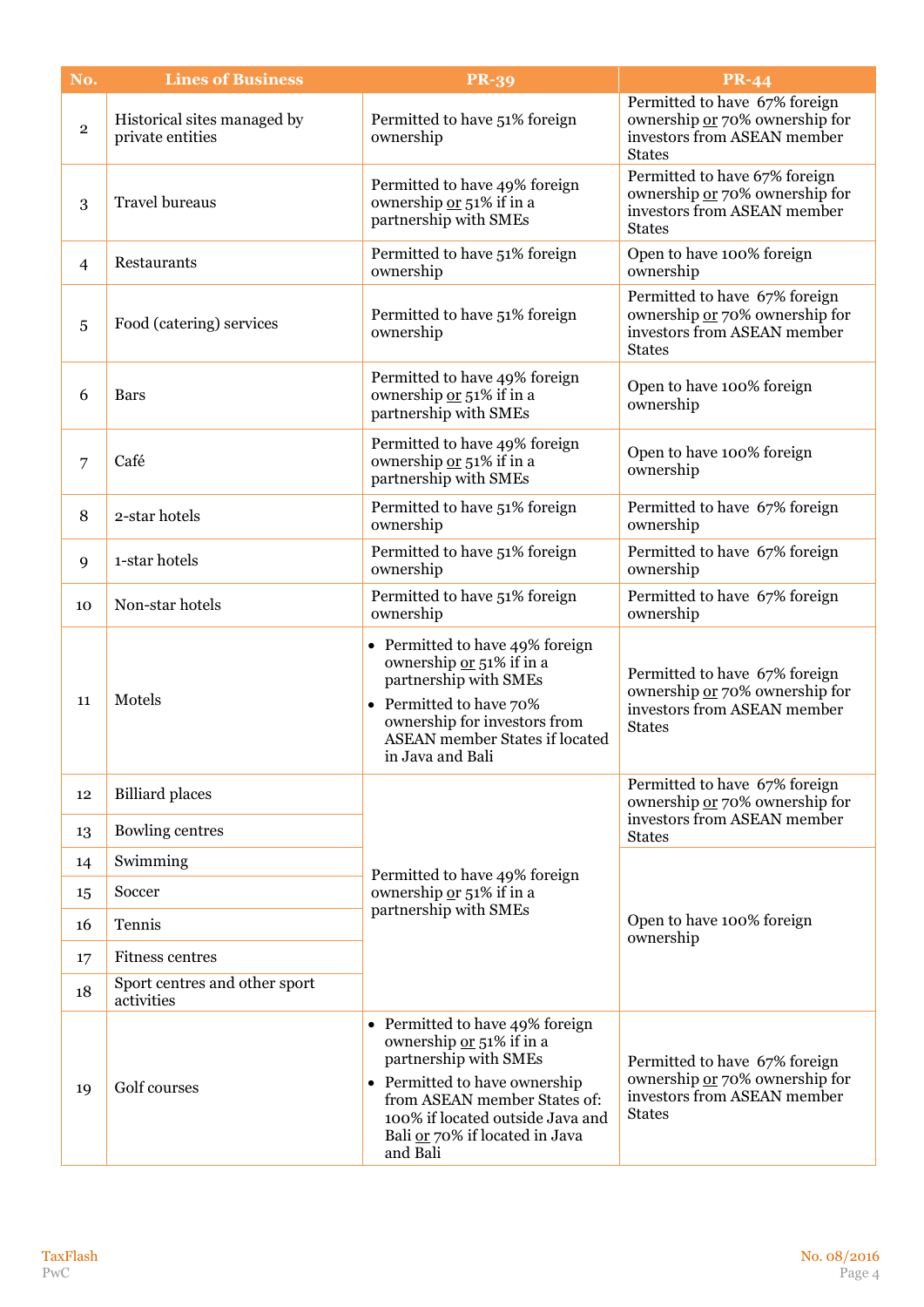| No. | <b>Lines of Business</b>                                             | <b>PR-39</b>                                                                       | <b>PR-44</b>                                                                                                    |
|-----|----------------------------------------------------------------------|------------------------------------------------------------------------------------|-----------------------------------------------------------------------------------------------------------------|
| 20  | Art impresario services                                              | Permitted to have 49% foreign<br>ownership or 51% if in a<br>partnership with SMEs | Permitted to have 67% foreign<br>ownership or 70% ownership for<br>investors from ASEAN member<br><b>States</b> |
| 21  | Karaoke bars                                                         | Permitted to have 49% foreign<br>ownership or 51% if in a<br>partnership with SMEs | Permitted to have 67% foreign<br>ownership                                                                      |
| 22  | MICE (Meeting, Incentive,<br>Conference, and Exhibition)<br>services | Permitted to have 51% foreign<br>ownership                                         | Permitted to have 67% foreign<br>ownership or 70% ownership for<br>investors from ASEAN member<br><b>States</b> |
| 23  | Natural tourist attractions outside<br>conservation areas            | Permitted to have 51% foreign<br>ownership                                         | Permitted to have 67% foreign<br>ownership                                                                      |
| 24  | Film studio                                                          | Permitted to have 49% foreign<br>ownership                                         | Open to have 100% foreign<br>ownership                                                                          |
| 25  | Film processing laboratories                                         | Permitted to have 49% foreign<br>ownership                                         | Open to have 100% foreign<br>ownership                                                                          |
| 26  | Film dubbing<br>facilities                                           | Permitted to have 49% foreign<br>ownership                                         | Open to have 100% foreign<br>ownership                                                                          |
| 27  | Film printing or duplication<br>facilities                           | Permitted to have 49% foreign<br>ownership                                         | Open to have 100% foreign<br>ownership                                                                          |
| 28  | Film shooting facilities                                             | Closed for foreign ownership<br>(100% domestic ownership)                          | Open to have 100% foreign<br>ownership                                                                          |
| 29  | Film editing facilities                                              | Closed for foreign ownership<br>(100% domestic ownership)                          | Open to have 100% foreign<br>ownership                                                                          |
| 30  | Film subtitling facilities                                           | Closed for foreign ownership<br>(100% domestic ownership)                          | Open to have 100% foreign<br>ownership                                                                          |
| 31  | Film production                                                      | Closed for foreign ownership<br>(100% domestic ownership)                          | Open to have 100% foreign<br>ownership                                                                          |
| 32  | Movie theatre                                                        | Closed for foreign ownership<br>(100% domestic ownership)                          | Open to have 100% foreign<br>ownership                                                                          |
| 33  | Recording studio (cassettes, VCDs,<br>DVDs)                          | Closed for foreign ownership<br>(100% domestic ownership)                          | Open to have 100% foreign<br>ownership                                                                          |
| 34  | Film distribution                                                    | Closed for foreign ownership<br>(100% domestic ownership)                          | Open to have 100% foreign<br>ownership                                                                          |

# **F. Transportation**

| No.            | <b>Lines of Business</b>                                                                                            | <b>PR-39</b>                                                                                        | $PR-44$                                                                                     |
|----------------|---------------------------------------------------------------------------------------------------------------------|-----------------------------------------------------------------------------------------------------|---------------------------------------------------------------------------------------------|
| $\mathbf{1}$   | International sea transportation<br>for passengers and goods<br>(excluding cabotage)                                | Permitted to have 60% ownership<br>for investors from ASEAN member<br><b>States</b>                 | Permitted to have 70% ownership<br>for investors from ASEAN member<br><b>States</b>         |
| $\overline{2}$ | Port facilities (jetty, building,<br>cargo, handling terminal, liquid<br>and dry bulk terminals, Ro-Ro<br>terminal) | Permitted to have 49% foreign<br>ownership or 95% if in a public<br>private partnership arrangement | Permitted to have 49% foreign<br>ownership subject to license on<br>minimum capital         |
| 3              | Salvage services and/or<br>underwater works                                                                         | Permitted to have 49% foreign<br>ownership                                                          | Open to have 100% foreign<br>ownership subject to license from<br>the Minister of Transport |
| 4              | <b>Terminal supporting businesses</b>                                                                               | Permitted to have 49% foreign<br>ownership                                                          | Permitted to have 67% foreign<br>ownership                                                  |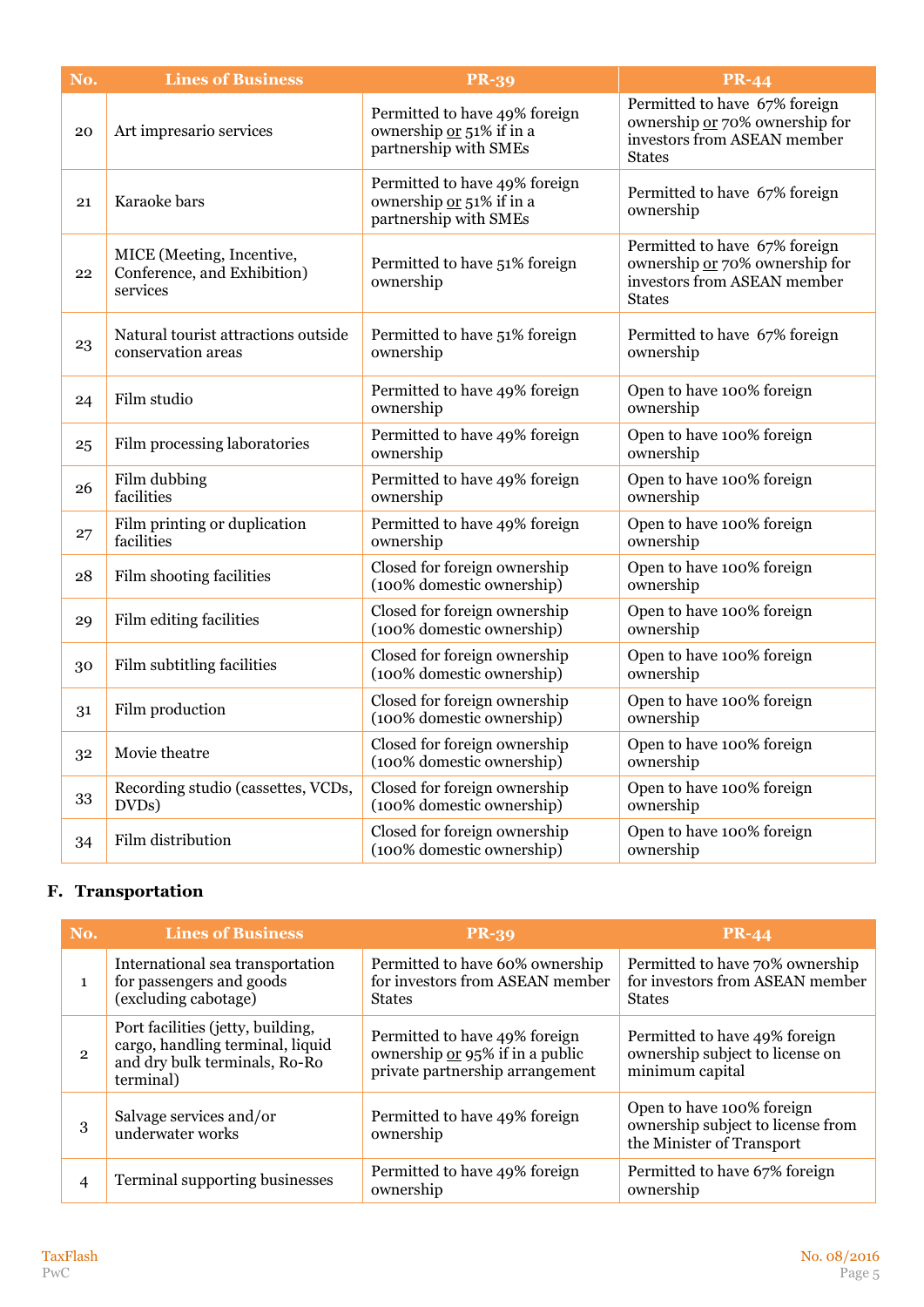| No. | <b>Lines of Business</b>         | <b>PR-39</b>                                                                                                    | <b>PR-44</b>                                                                                                    |
|-----|----------------------------------|-----------------------------------------------------------------------------------------------------------------|-----------------------------------------------------------------------------------------------------------------|
| 5   | Air transportation supporting    | Permitted to have 49% foreign                                                                                   | Permitted to have 67% foreign                                                                                   |
|     | services                         | ownership                                                                                                       | ownership                                                                                                       |
| 6   | Airport related services         | Permitted to have 49% foreign<br>ownership                                                                      | Permitted to have 67% foreign<br>ownership                                                                      |
| 7   | Maritime cargo handling services | Permitted to have 49% foreign<br>ownership or 60% ownership for<br>investors from ASEAN member<br><b>States</b> | Permitted to have 67% foreign<br>ownership or 70% ownership for<br>investors from ASEAN member<br><b>States</b> |
| 8   | <b>Transportation management</b> | Permitted to have 49% foreign                                                                                   | Permitted to have 67% foreign                                                                                   |
|     | services                         | ownership                                                                                                       | ownership                                                                                                       |
| 9   | Air cargo expedition services    | Permitted to have 49% foreign<br>ownership                                                                      | Permitted to have 67% foreign<br>ownership                                                                      |
| 10  | General sales agent for foreign  | Permitted to have 49% foreign                                                                                   | Permitted to have 67% foreign                                                                                   |
|     | airlines                         | ownership                                                                                                       | ownership                                                                                                       |
| 11  | Management of crossing ports     | Cooperation with a company<br>appointed by the Government                                                       | Permitted to have 49% foreign<br>ownership                                                                      |
| 12  | Management of river and lake     | Cooperation with a company                                                                                      | Permitted to have 49% foreign                                                                                   |
|     | ports                            | appointed by the Government                                                                                     | ownership                                                                                                       |
| 13  | Land transportation for          | Closed for foreign ownership                                                                                    | Permitted to have 49% foreign                                                                                   |
|     | passengers                       | (100% domestic ownership)                                                                                       | ownership                                                                                                       |

# **G. Communication and Informatics**

| No.            | <b>Lines of Business</b>                                                                                        | <b>PR-39</b>                                                         | <b>PR-44</b>                               |
|----------------|-----------------------------------------------------------------------------------------------------------------|----------------------------------------------------------------------|--------------------------------------------|
| $\mathbf{1}$   | Telecommunication network                                                                                       | Permitted to have 65% foreign                                        | Permitted to have 67% foreign              |
|                | providers                                                                                                       | ownership                                                            | ownership                                  |
| $\overline{2}$ | Telecommunication services                                                                                      | Permitted to have 49% foreign<br>ownership                           | Permitted to have 67% foreign<br>ownership |
| 3              | Integrated telecommunication                                                                                    | Permitted to have 65% foreign                                        | Permitted to have 67% foreign              |
|                | network and services                                                                                            | ownership                                                            | ownership                                  |
| 4              | Telecommunication equipment                                                                                     | Permitted to have 95% foreign                                        | Open to have 100% foreign                  |
|                | testing laboratories                                                                                            | ownership                                                            | ownership                                  |
| 5              | Sales via electronic platforms<br>(marketplace, daily deals) with<br>investment value $\leq$ IDR 100<br>billion | Not regulated, so in practice open<br>to have 100% foreign ownership | Permitted to have 49% foreign<br>ownership |

# **H. Health**

| No.          | <b>Lines of Business</b>                                                       | <b>PR-39</b>                                              | $PR-44$                                    |
|--------------|--------------------------------------------------------------------------------|-----------------------------------------------------------|--------------------------------------------|
|              | Raw pharmaceutical materials<br>industry                                       | Permitted to have 85% foreign<br>ownership                | Open to have 100% foreign<br>ownership     |
| $\mathbf{2}$ | Business management consultancy<br>services or hospital management<br>services | Permitted to have 67% foreign<br>ownership                | Open to have 100% foreign<br>ownership     |
| 3            | Healthcare equipment testing                                                   | Permitted to have 49% foreign<br>ownership                | Permitted to have 67% foreign<br>ownership |
| 4            | Pest control services                                                          | Closed for foreign ownership<br>(100% domestic ownership) | Permitted to have 67% foreign<br>ownership |
| 5            | Medical evacuation and<br>ambulatory                                           | Closed for foreign ownership<br>(100% domestic ownership) | Permitted to have 67% foreign<br>ownership |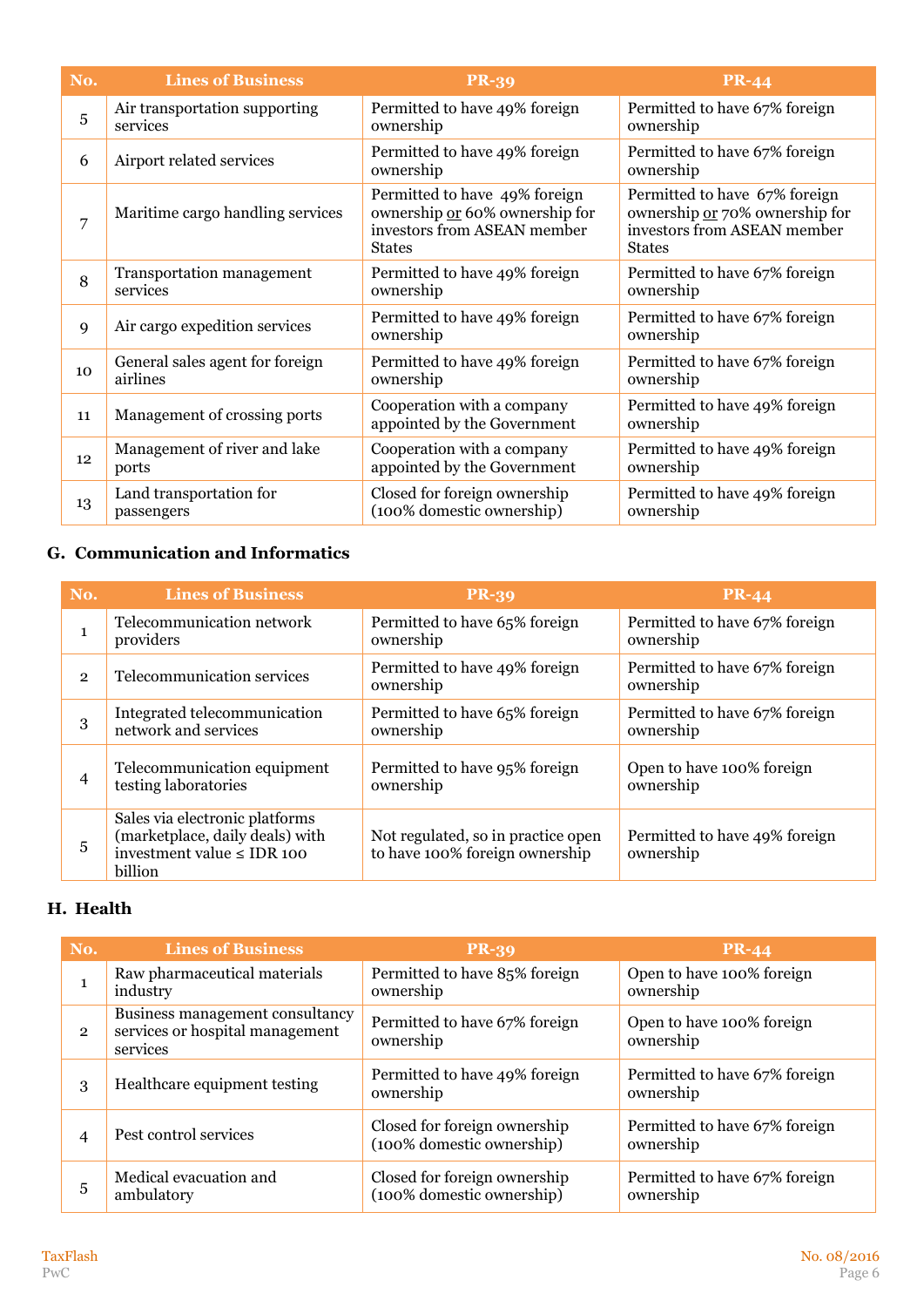| No. | <b>Lines of Business</b>                                         | <b>PR-39</b>                                                                                                                                                                                                                                              | $PR-44$                                                                                                                                                                                                                               |
|-----|------------------------------------------------------------------|-----------------------------------------------------------------------------------------------------------------------------------------------------------------------------------------------------------------------------------------------------------|---------------------------------------------------------------------------------------------------------------------------------------------------------------------------------------------------------------------------------------|
| 6   | Hospitals                                                        | • Permitted to have 67% foreign<br>ownership throughout<br>Indonesia<br>• Permitted to have 70%<br>ownership for investors from<br><b>ASEAN</b> member States if in<br>capital cities of the eastern part<br>of Indonesia (except Makassar<br>and Manado) | Permitted to have 67% foreign<br>ownership or 70% ownership for<br>investors from ASEAN member<br><b>States</b><br>Investment should be made in<br>capital cities of the eastern part of<br>Indonesia (except Makassar and<br>Manado) |
| 7   | Other hospital services (mental<br>rehabilitation clinics)       | Permitted to have 67% foreign<br>ownership                                                                                                                                                                                                                | Permitted to have 67% foreign<br>ownership                                                                                                                                                                                            |
| 8   | Specialized medical clinics                                      | • Permitted to have 67% foreign<br>ownership throughout<br>Indonesia<br>• Permitted to have 70%                                                                                                                                                           |                                                                                                                                                                                                                                       |
| 9   | Specialized dental clinics                                       | ownership for investors from<br><b>ASEAN</b> member States if in<br>capital cities of the eastern part<br>of Indonesia (except Makassar<br>and Manado)                                                                                                    | Permitted to have 67% foreign<br>ownership or 70% ownership for<br>investors from ASEAN member<br><b>States</b>                                                                                                                       |
| 10  | Specialized nursing clinics                                      | • Permitted to have 49% foreign<br>ownership throughout<br>Indonesia<br>• Permitted to have ownership<br>from ASEAN member States of:<br>51% if in Makassar and Manado<br>or 70% if in other capital cities<br>of the eastern part of Indonesia           | Investment should be made in<br>capital cities of the eastern part of<br>Indonesia (except Makassar and<br>Manado)                                                                                                                    |
| 11  | Medical equipment lease                                          | Permitted to have 49% foreign<br>ownership                                                                                                                                                                                                                | Open to have 100% foreign<br>ownership                                                                                                                                                                                                |
| 12  | Laboratory clinic, medical check-<br>up clinic                   | Permitted to have 67% foreign<br>ownership                                                                                                                                                                                                                | Open to have 100% foreign<br>ownership                                                                                                                                                                                                |
| 13  | Healthcare equipment supplier                                    | Open to have 33% foreign<br>ownership                                                                                                                                                                                                                     | Permitted to have 49% foreign<br>ownership subject to license from<br>the Minister of Health                                                                                                                                          |
| 14  | Class A healthcare equipment<br>industry                         | Not regulated, so in practice open<br>to have 100% foreign ownership                                                                                                                                                                                      | Permitted to have 33% foreign<br>ownership subject to license from<br>the Minister of Health                                                                                                                                          |
| 15  | Class B, Class C, and Class D<br>healthcare equipment industries | Not regulated, so in practice open<br>to have 100% foreign ownership                                                                                                                                                                                      | Open to have 100% foreign<br>ownership subject to license from<br>the Minister of Health                                                                                                                                              |
| 16  | Stem cell banks and laboratories                                 | Not regulated, so in practice open<br>to have 100% foreign ownership                                                                                                                                                                                      | Open to have 100% foreign<br>ownership subject to license from<br>the Minister of Health                                                                                                                                              |

# **I. Other business sectors**

| No.          | <b>Sector</b>                  | <b>Lines of Business</b>                          | <b>PR-39</b>                               | <b>PR-44</b>                               |
|--------------|--------------------------------|---------------------------------------------------|--------------------------------------------|--------------------------------------------|
|              | Finance                        | Credit guarantee company                          | Open to have 100%<br>foreign ownership     | Permitted to have 30%<br>foreign ownership |
| $\mathbf{2}$ | Manpower and<br>Transmigration | Work training (including<br>non-formal education) | Permitted to have 49%<br>foreign ownership | Permitted to have 67%<br>foreign ownership |